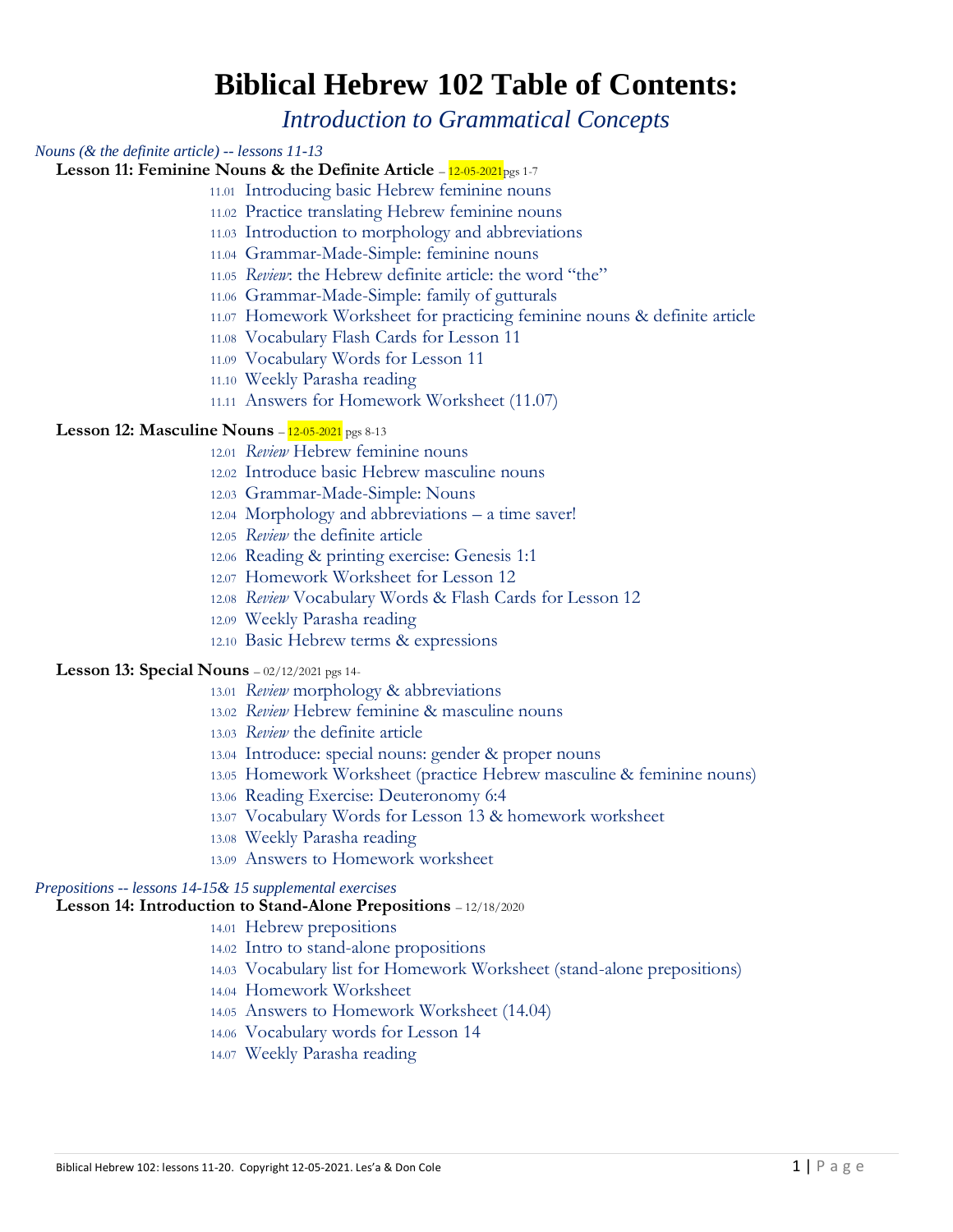#### **Lesson 15: Introduction to Inseparable Prepositions** – 01/21/2021

- 15.01 *Review* intro to Hebrew prepositions
- 15.02 *Review* stand-alone propositions
- 15.03 Introduction to inseparable prepositions
- 15.04 Exercises with inseparable prepositions
- 15.05 Translation exercises
- 15.06 More practice with both stand-alone & inseparable prepositions
- 15.07 Did you know?
- 15.08 Vocabulary words for Lesson 15
- 15.09 Weekly Parasha reading
- 15.10 Answers to 15.05 & 15.06 exercises

## **Lesson 15:** Supplemental Exercises **– Translation Exercises** – 01/22/2019

- 15.10: Vocabulary for exercises
- 15.11: Translate the following
- 15.12: Answers to exercise
- 15.13: Translate these verses

# *Pronouns (& nominal sentences) -- lessons 16-18*

### **Lesson 16: Nominal sentences & personal pronouns** – 06/18/2021

- 16.01 What is a nominal sentence?
- 16.02 Homework exercise with nominal sentences
- 16.03 What are singular personal pronouns?
- 16.04 Homework exercises with singular personal pronouns
- 16.05 Answers to 16.02 & 16.04 exercises
- 16.06 Vocabulary for Lesson 16
- 16.07 Weekly Parasha reading

# **Lesson 17: Plural personal & relative pronouns** – 06/18/2021

- 17.01 *Review* nominal sentences
- 17.02 *Review* singular personal pronouns
- 17.03 Introduce plural personal pronouns
- 17.04 Translation exercises with singular & plural personal pronouns
- 17.05 Hebrew relative pronoun
- 17.06 Exercises with personal & relative pronouns
- 17.07 Vocabulary & flash cards for Lesson 17
- 17.08 Weekly Parasha reading
- 17.09 Answers to 17.04 & 17.06 exercises

# **Lesson 18: Further study of prepositions** – 06/18/2021

- 18.01 Review prepositions
- 18.02 Introduce prepositions with definite articles
- 18.03 Adding prepositions or articles to nouns
- 18.04 Adding the preposition ְ בּ plus the article to nouns
- 18.05 Adding the preposition  $\frac{1}{2}$  plus the article to nouns
- 18.06 Adding the preposition  $\frac{1}{2}$  plus the article to nouns
- 18.07 Vocabulary words & flash cards for Lesson 18
- 18.08 Weekly Parasha reading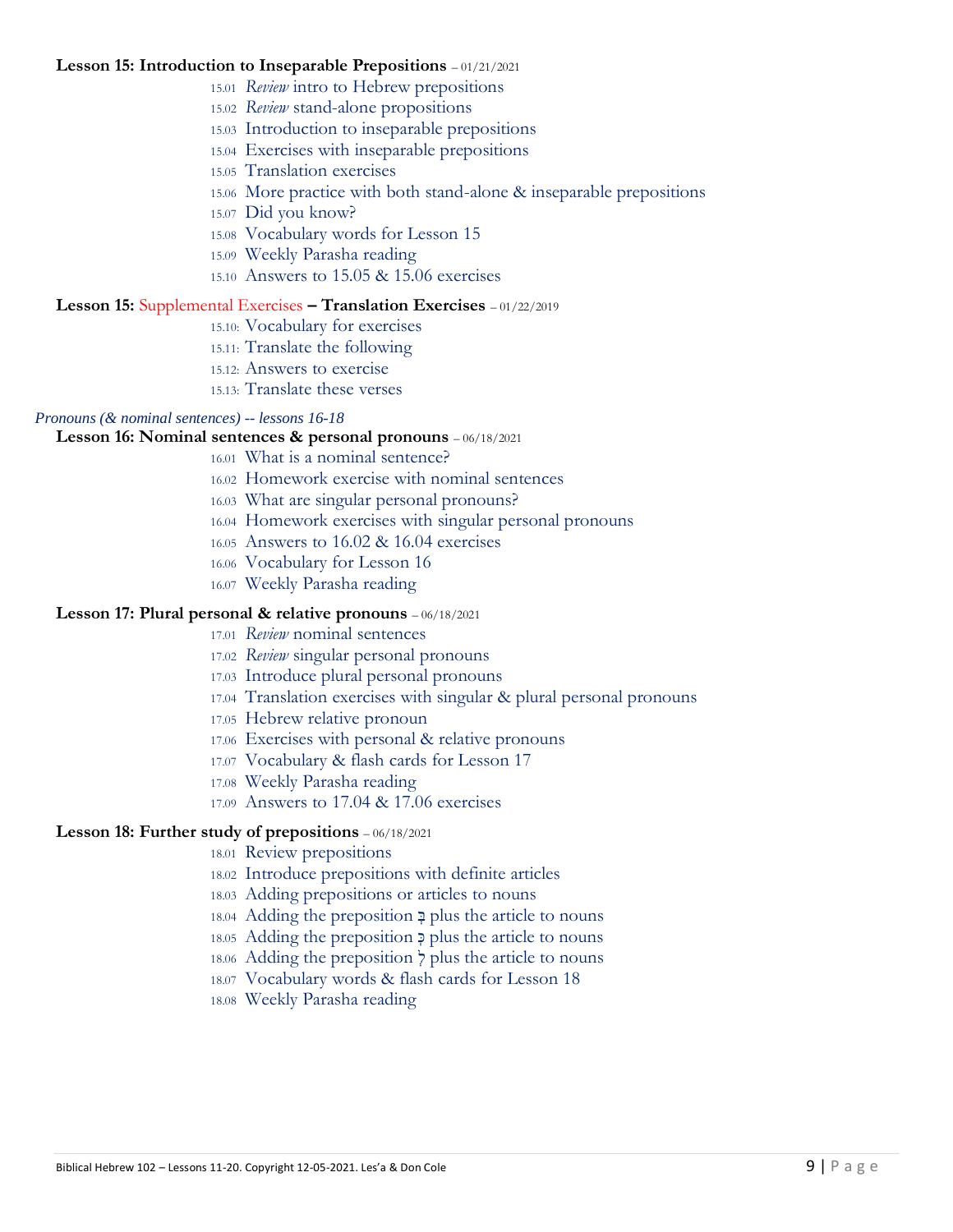#### *Pronominal suffixes -- lessons 19-20*

#### **Lesson 19: Singular nouns with pronominal suffixes** – 06/16/2021

- 19.01 *Review* Hebrew personal pronouns
- 19.02 Exercises with personal pronouns
- 19.03 Introducing singular nouns with pronominal suffixes
- 19.04 Singular masculine nouns with pronominal suffixes
- 19.05 Singular feminine nouns with pronominal suffixes
- 19.06 Exercises with singular nouns and pronominal suffixes
- 19.07 More practice with singular nouns and pronominal suffixes
- 19.08 Vocabulary words & flashcards for Lesson 19
- 19.09 Weekly Parasha reading

#### *Review masculine singular & plural nouns, diphthongs, & pronominal suffixes – lesson 20* **Lesson 20: Plural nouns with pronominal suffixes** – 06/23/2021

- 20.01 *Review*: Chart of masculine singular & plural pronouns
- 20.02 *Review*: Chart of singular nouns with pronoun suffixes
- 20.03 *Quick review*: diphthongs
- 20.04 Introducing plural masculine nouns with pronominal suffixes
- 20.05 Reading exercises with pronouns & pronominal suffixes
- 20.06 Vocabulary & flash cards for Lesson 20
- 20.07 Weekly Parasha reading

# **Lesson 20 supplement: Plural nouns with pronominal suffixes** – 05/22/2021

- 20.08 Another look at the Shema
- 20.09 V'ahavta (line 2 of the Shema)
- 20.10 Interesting info about the Shema
- 20.11 Reading exercises: the Name above every Name